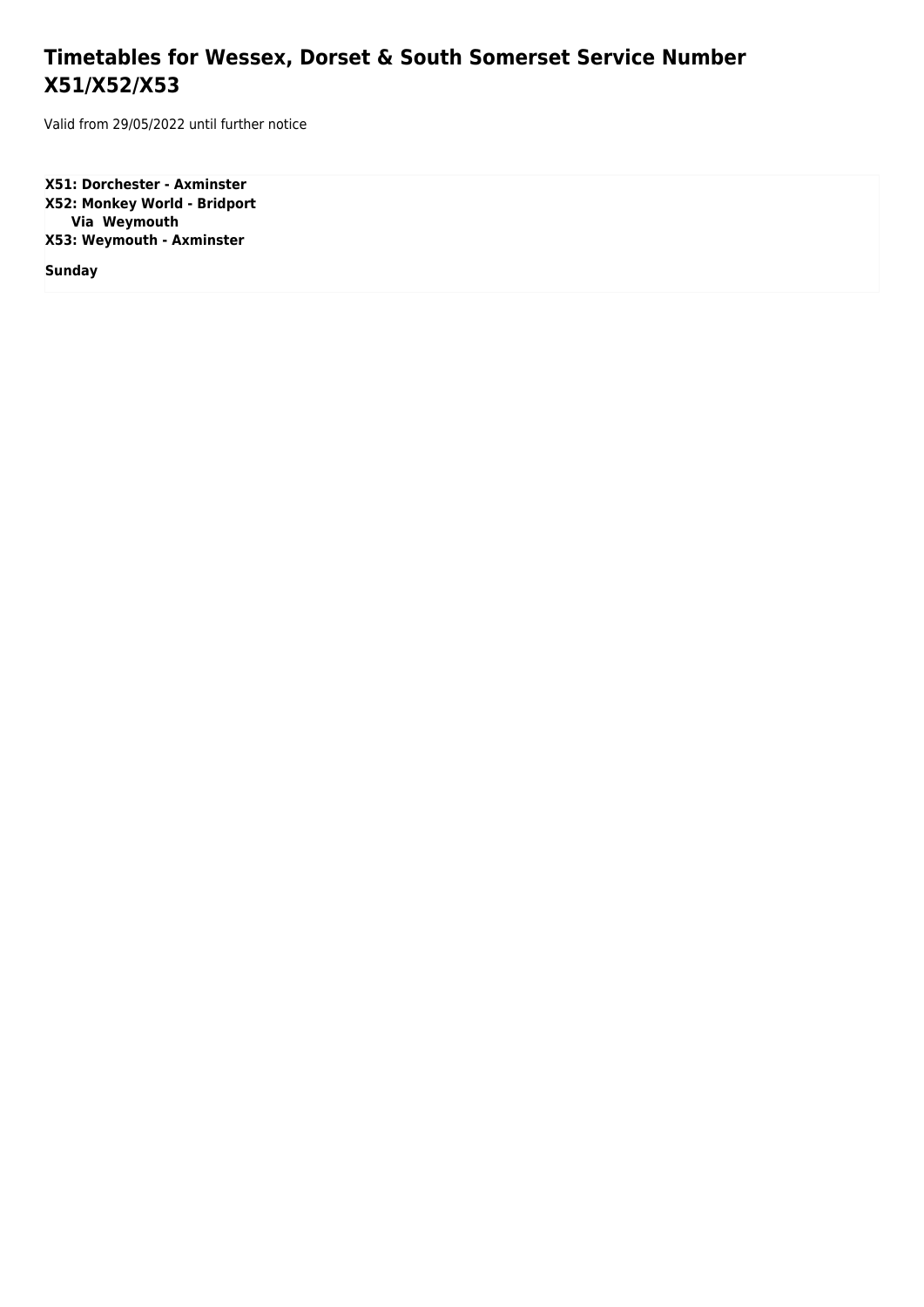| <b>Service No.:</b>                               | X52       | <b>X52</b> | X53       | X53  | X51      | X53  | X51       | <b>X52</b> | X53   | <b>X51</b> |
|---------------------------------------------------|-----------|------------|-----------|------|----------|------|-----------|------------|-------|------------|
| Notes:                                            |           |            |           |      |          |      |           |            |       |            |
| Weymouth College - 1200DOZ04924                   | $---$     |            | $---$     | ---- |          | ---- | $---$     | ----       |       |            |
| Bovington, Tank Museum - 1200DOB20306             |           | ----       | ----      |      |          |      | ----      | ----       | ----  |            |
| Monkey World - 1200022840                         |           |            |           |      |          |      | ----      | 1008       | ----  |            |
| Wool Station arr - 1200DOB20309                   |           |            |           |      |          |      | ----      | 1013       | ----  |            |
| Wool Station dep - 1200DOB20309                   |           |            | ----      | ---- |          |      | ----      | 1016       | ----  |            |
| War Memorial - 1200DOB20316                       |           |            | ----      |      | ----     | ---- | ----      | 1025       | ----  |            |
| Lulworth Cove arr - 1200DOB20317                  |           |            |           |      |          |      | ----      | 1029       | ----  |            |
| Lulworth Cove dep - 1200DOB20317                  |           |            |           |      |          |      |           | 1031       | ----  |            |
| Durdle Door Park Entrance - 1200DOB20318          |           |            |           |      |          |      |           | 1036       | ----  |            |
| Winfrith, Red Lion - 1200DOB20339                 | $- - - -$ | ----       | $- - - -$ | ---- | ----     | ---- | ----      | 1044       | $---$ |            |
| Osmington, Chapel Lane - 1200DOB20541             |           |            |           |      |          |      |           | 1054       | ----  |            |
| The Spice Ship - 1200DOB20543                     |           |            |           |      |          |      | ----      | 1058       | ----  |            |
| Overcombe Corner - 1200DOB20547                   |           | ----       | ----      | ---- |          | ---- | ----      | 1104       | ----  |            |
| Weymouth King's Statue arr - 1200DOB20098         | $---$     | ----       | ----      |      | ----     | ---- | $- - - -$ | 1114       | ----  |            |
| Weymouth King's Statue - 1200DOB20098             | 0805      | 0923       | $---$     | ---- | ----     | 1023 | 1111      | 1123       | 1223  | 1311       |
| Weymouth Railway Station - 1200DOB20270           | 0807      | 0925       | ----      | ---- | $^{***}$ | 1025 | ----      | 1125       | 1225  | ----       |
| Fiveways - 1200DOB20147                           | 0816      | 0934       | $---$     | ---- | ----     | 1034 | ----      | 1134       | 1234  |            |
| Chickerell Meadow Close - 1200DOY38619            | 0822      | 0941       | $---$     | ---- | $---$    | 1041 | ----      | 1141       | 1241  | ----       |
| Portesham King's Arms - 1200DOY38623              | 0831      | 0951       | $---$     | ---- | ----     | 1051 | ----      | 1151       | 1251  | ----       |
| Abbotsbury Ilchester Arms - 1200DOY29340          | 0836      | 0956       | $---$     |      | $^{***}$ | 1056 | ----      | 1156       | 1256  |            |
| Burton Bradstock, Three Horseshoes - 1200DOB20261 | 0849      | 1011       | $---$     | ---- |          | 1111 | ----      | 1211       | 1311  |            |
| West Bay George Hotel - 1200DOB20263              | 0857      | 1019       | $---$     | ---- |          | 1119 | ----      | 1219       | 1319  |            |
| Bridport, East Street - 1200DOB20514              | $-- -$    | ----       | $---$     | ---- |          | ---- | ----      | $-- - -$   | ----  |            |
| Colfox School Grounds arr - 1200DOA25045          |           |            | ----      |      |          |      |           |            | ----  |            |
| Colfox School Grounds dep - 1200DOA25045          |           |            |           |      |          |      |           |            |       |            |
| Dorchester Road, Morrisons - 1200DOB20192         |           |            |           |      |          |      | 1120      | ----       |       | 1320       |
| Dorchester South Station arr - 1200DOZ04776       |           |            |           |      |          |      | 1135      | ----       | ----  | 1335       |
| Dorchester South Station dep - 1200DOZ04776       |           |            | ----      | ---- | 0940     | ---- | 1140      | $---$      | ----  | 1340       |
| Dorchester Trinity Street - 1200DOB65074          |           |            | ----      | ---- | 0945     | ---- | 1145      | $\cdots$   | ----  | 1345       |
| Dorset County Hospital - 1200DOB20443             |           |            | ----      | ---- | 0951     | ---- | 1151      | ----       | ----  | 1351       |
| Poundbury Queen Mother Square - 1200DOA90929      | $- - - -$ | ----       | ----      | ---- | 0957     | ---- | 1157      | $^{***}$   | ----  | 1357       |
| Winterbourne Abbas Coach & Horses - 1200DOB20454  | ----      |            | ----      | ---- | 1007     | ---- | 1207      | $---$      | ----  | 1407       |
| Lee Lane - 1200DOB20462                           |           | ----       | ----      | ---- | 1020     | ---- | 1220      | $\cdots$   | ----  | 1420       |
| Bridport West Street - 1200DOB20265               | 0910      | 1032       | $\cdots$  | ---- | 1032     | 1132 | 1232      | 1232       | 1332  | 1432       |
| Bridport Bus Station arr - 1200DOB20266           |           | ----       | $---$     | ---- | 1037     | 1137 | 1237      | ----       | 1337  | 1437       |
| Bridport Bus Station dep - 1200DOB20266           | ----      | ----       | 0752      | 0945 | 1045     | 1145 | 1245      | $\cdots$   | 1345  | 1445       |
| Chideock Bridge - 1200DOB20470                    | ----      | ----       | 0759      | 0954 | 1054     | 1154 | 1254      | $\cdots$   | 1354  | 1454       |
| Morcombelake Ship Knapp - 1200DOB20472            |           | ----       | 0803      | 1000 | 1100     | 1200 | 1300      | ----       | 1400  | 1500       |
| Charmouth Church - 1200DOB20476                   |           | ----       | 0809      | 1008 | 1108     | 1208 | 1308      | ----       | 1408  | 1508       |
| Lyme Regis, Square - 1200DOB20485                 | $---$     | ----       | 0818      | 1021 | 1121     | 1221 | 1321      | $\cdots$   | 1421  | 1521       |
| Woodroffe School - 1200DOB20490                   |           | ----       | 0823      | 1029 | 1129     | 1229 | 1329      | $\cdots$   | 1429  | 1529       |
| <b>Talbot Arms - 1100DEA56949</b>                 | ----      | ----       | 0826      | 1032 | 1132     | 1232 | 1332      | $\cdots$   | 1432  | 1532       |
| Hunters Lodge Inn - 1100DEB10411                  | ----      | ----       | 0834      | 1038 | 1138     | 1238 | 1338      | ----       | 1438  | 1538       |
| Axminster Railway Station - 1100DEB10417          | $---$     | ----       | 0843      | 1050 | 1150     | 1250 | 1350      | ----       | 1450  | 1550       |
| Bridport Bus Station - 1200DOB20266               | 0915      | 1037       | ----      |      |          |      | ----      | 1237       | ----  |            |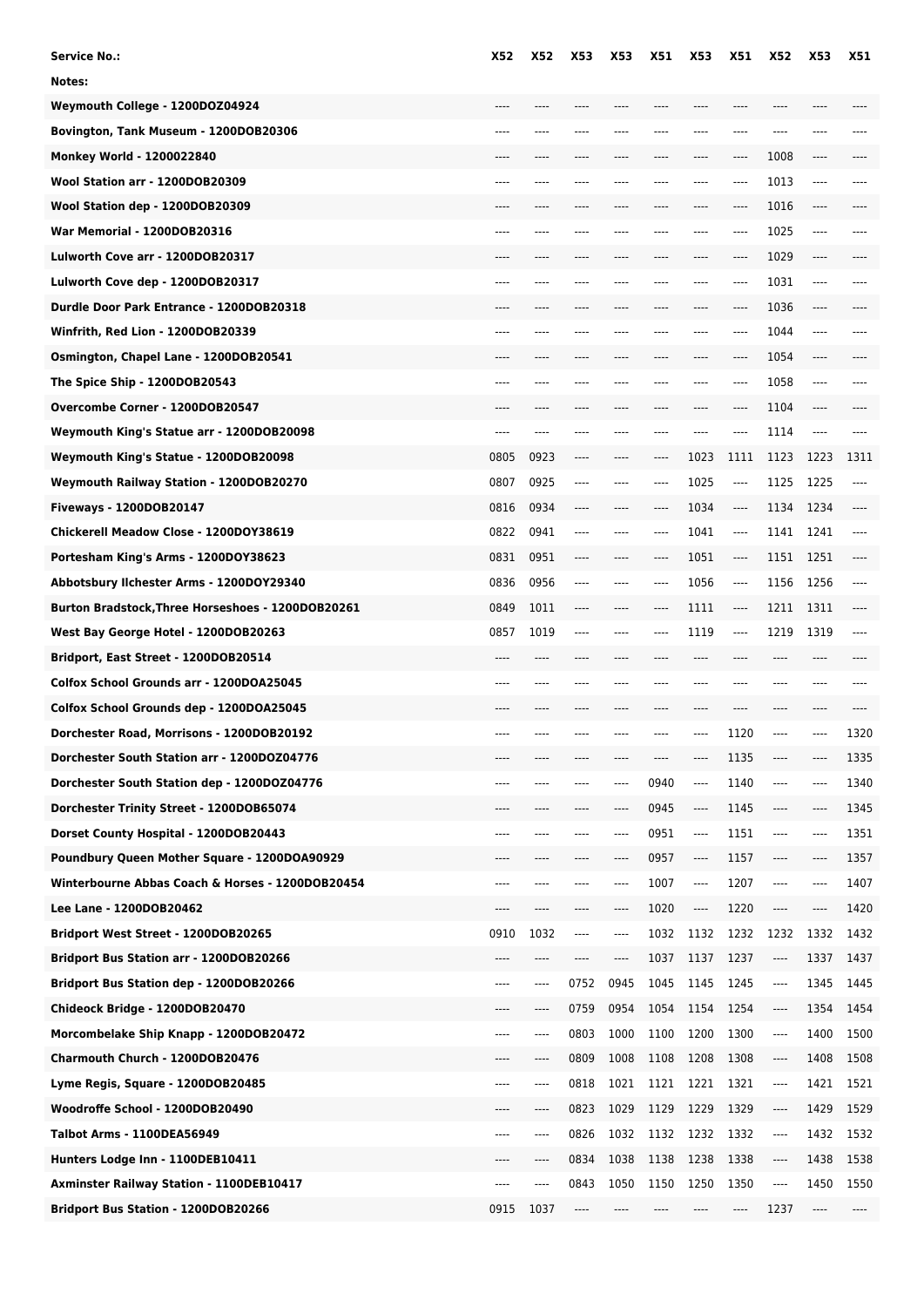| Service No.:                                     | X52   | X53                                          | X51     | <b>X52</b>               | X53                                          | <b>X52</b> | <b>X51</b>                    | <b>X51</b>                    |
|--------------------------------------------------|-------|----------------------------------------------|---------|--------------------------|----------------------------------------------|------------|-------------------------------|-------------------------------|
| Notes:                                           |       |                                              |         |                          |                                              |            |                               |                               |
| Weymouth College - 1200DOZ04924                  |       |                                              |         |                          |                                              |            |                               |                               |
| Bovington, Tank Museum - 1200DOB20306            | ----  | ----                                         |         |                          |                                              |            |                               |                               |
| Monkey World - 1200022840                        | 1205  | ----                                         | ----    | 1405                     | $\hspace{1.5cm} \textbf{---} \hspace{1.5cm}$ | 1605       | $---$                         |                               |
| Wool Station arr - 1200DOB20309                  | 1210  | $-----$                                      | ----    | 1410                     | $-----$                                      | 1610       | $-----$                       | ----                          |
| Wool Station dep - 1200DOB20309                  | 1214  | $---$                                        | ----    | 1414                     | $\hspace{1.5cm} \textbf{---}$                | 1614       | $\hspace{1.5cm} \textbf{---}$ |                               |
| War Memorial - 1200DOB20316                      | 1223  | $---$                                        |         | 1423                     | $^{***}$                                     | 1623       | $^{***}$                      |                               |
| Lulworth Cove arr - 1200DOB20317                 | 1227  | $---$                                        | ----    | 1427                     | $---$                                        | 1627       | $---$                         |                               |
| Lulworth Cove dep - 1200DOB20317                 | 1229  | $---$                                        | $---$   | 1429                     | $---$                                        | 1629       | $---$                         |                               |
| Durdle Door Park Entrance - 1200DOB20318         | 1234  | $---$                                        |         | 1434                     | ----                                         | 1634       | ----                          |                               |
| Winfrith, Red Lion - 1200DOB20339                | 1242  | $---$                                        | ----    | 1442                     | $-----$                                      | 1642       | $^{***}$                      |                               |
| Osmington, Chapel Lane - 1200DOB20541            | 1252  | $---$                                        | ----    | 1452                     | $---$                                        | 1652       | $\cdots$                      |                               |
| The Spice Ship - 1200DOB20543                    | 1256  | $---$                                        | ----    | 1456                     | $-----$                                      | 1656       | $---$                         |                               |
| Overcombe Corner - 1200DOB20547                  | 1302  | ----                                         | ----    | 1502                     | $\cdots$                                     | 1702       | ----                          |                               |
| Weymouth King's Statue arr - 1200DOB20098        | 1312  | $---$                                        | ----    | 1512                     | ----                                         | 1712       | $\cdots$                      |                               |
| Weymouth King's Statue - 1200DOB20098            | 1323  | 1423                                         | 1511    | 1523                     | 1623                                         | 1723       | 1728                          | ----                          |
| Weymouth Railway Station - 1200DOB20270          | 1325  | 1425                                         | $-----$ | 1525                     | 1627                                         | 1725       | $---$                         |                               |
| <b>Fiveways - 1200DOB20147</b>                   | 1334  | 1434                                         | ----    | 1534                     | 1634                                         | 1734       | $\cdots$                      |                               |
| Chickerell Meadow Close - 1200DOY38619           | 1341  | 1441                                         | $-----$ | 1541                     | 1641                                         | 1741       | $^{***}$                      |                               |
| Portesham King's Arms - 1200DOY38623             | 1351  | 1451                                         | $---$   | 1551                     | 1651                                         | 1751       | ----                          |                               |
| Abbotsbury Ilchester Arms - 1200DOY29340         | 1356  | 1456                                         | ----    | 1556                     | 1656                                         | 1756       | $\hspace{1.5cm} \textbf{---}$ |                               |
| Burton Bradstock,Three Horseshoes - 1200DOB20261 | 1411  | 1511                                         | ----    | 1611                     | 1711                                         | 1811       | $\cdots$                      |                               |
| West Bay George Hotel - 1200DOB20263             | 1419  | 1519                                         | ----    | 1619                     | 1719                                         | 1818       | $-- -$                        |                               |
| Bridport, East Street - 1200DOB20514             |       |                                              |         |                          |                                              |            |                               |                               |
| Colfox School Grounds arr - 1200DOA25045         | ----  | ----                                         |         |                          |                                              | ----       | $---$                         |                               |
| Colfox School Grounds dep - 1200DOA25045         |       |                                              |         |                          |                                              |            | $---$                         |                               |
| Dorchester Road, Morrisons - 1200DOB20192        | ----  | ----                                         | 1520    | ----                     |                                              | ----       | 1737                          | ----                          |
| Dorchester South Station arr - 1200DOZ04776      |       | ----                                         | 1535    | ----                     |                                              | ----       | 1752                          | $\hspace{1.5cm} \textbf{---}$ |
| Dorchester South Station dep - 1200DOZ04776      | ----  | $---$                                        | 1540    | ----                     | ----                                         | ----       | 1757                          | 1840                          |
| Dorchester Trinity Street - 1200DOB65074         | ----  | ----                                         | 1545    | ----                     | ----                                         | ----       | 1802                          | 1844                          |
| Dorset County Hospital - 1200DOB20443            | ----  | $---$                                        | 1551    | ----                     | ----                                         | ----       | 1806                          | 1848                          |
| Poundbury Queen Mother Square - 1200DOA90929     | ----  | $\hspace{1.5cm} \textbf{---} \hspace{1.5cm}$ | 1557    | ----                     | ----                                         | ----       | 1810                          | 1852                          |
| Winterbourne Abbas Coach & Horses - 1200DOB20454 | ----  | $---$                                        | 1607    | ----                     | ----                                         | ----       | 1818                          | 1900                          |
| Lee Lane - 1200DOB20462                          | ----  | $---$                                        | 1620    | ----                     | ----                                         | ----       | 1830                          | 1913                          |
| Bridport West Street - 1200DOB20265              | 1432  | 1532                                         | 1632    | 1632                     | 1732                                         | 1828       | 1835                          | 1917                          |
| Bridport Bus Station arr - 1200DOB20266          | ----  | 1537                                         | 1637    | ----                     | 1737                                         | ----       | 1837                          | 1919                          |
| Bridport Bus Station dep - 1200DOB20266          | ----  | 1545                                         | 1645    | ----                     | 1745                                         | ----       |                               | ----                          |
| Chideock Bridge - 1200DOB20470                   | ----  | 1554                                         | 1654    | ----                     | 1754                                         | ----       | $\cdots$                      |                               |
| Morcombelake Ship Knapp - 1200DOB20472           | ----  | 1600                                         | 1700    | ----                     | 1800                                         | ----       | ----                          | ----                          |
| Charmouth Church - 1200DOB20476                  | ----  | 1608                                         | 1708    | ----                     | 1808                                         | ----       | ----                          |                               |
| Lyme Regis, Square - 1200DOB20485                | ----  | 1621                                         | 1721    | $\overline{\phantom{a}}$ | 1821                                         | ----       | $-----$                       | ----                          |
| Woodroffe School - 1200DOB20490                  | ----  | 1629                                         | 1729    | ----                     | 1829                                         | ----       | $\hspace{1.5cm} \textbf{---}$ |                               |
| <b>Talbot Arms - 1100DEA56949</b>                | $---$ | 1632                                         | 1732    | ----                     | 1832                                         | ----       | $---$                         | ----                          |
| Hunters Lodge Inn - 1100DEB10411                 | ----  | 1638                                         | 1738    | ----                     | ----                                         | ----       | $---$                         |                               |
| <b>Axminster Railway Station - 1100DEB10417</b>  | ----  | 1650                                         | 1750    | ----                     |                                              | ----       | $---$                         |                               |
| Bridport Bus Station - 1200DOB20266              | 1437  | $---$                                        | ----    | 1637                     | $---$                                        | 1831       | $\cdots$                      |                               |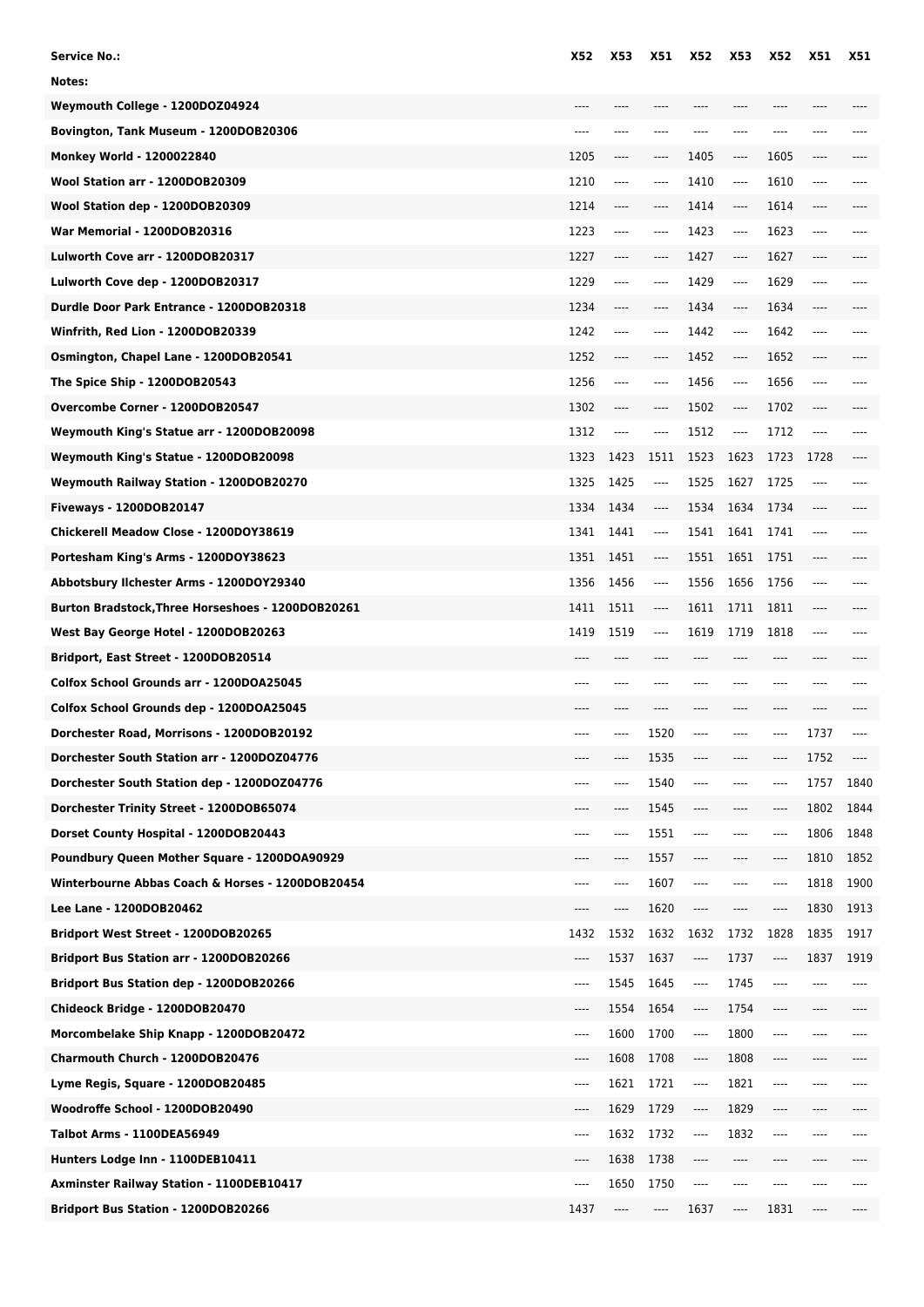## **X51: Axminster - Dorchester X52: Bridport - Monkey World Via Weymouth X53: Axminster - Weymouth**

## **Sunday**

| <b>Service No.:</b>                               | X51  | X52                      | X52   | X53                      | X51      | <b>X52</b> | X53      | X51                      | X52                      | X53      |
|---------------------------------------------------|------|--------------------------|-------|--------------------------|----------|------------|----------|--------------------------|--------------------------|----------|
| Notes:                                            |      |                          |       |                          |          |            |          |                          |                          |          |
| Axminster Railway Station - 1100DEB10417          |      | ----                     | ----  | 0915                     | ----     | $---$      | 1115     | 1215                     | ----                     | 1315     |
| Hunters Lodge Inn - 1100DEB10412                  |      |                          | ----  | 0926                     | ----     | $-----$    | 1126     | 1226                     | ----                     | 1326     |
| <b>Talbot Arms - 1100DEA56948</b>                 | 0832 | $---$                    |       | 0932                     | 1032     | $---$      | 1132     | 1232                     | ----                     | 1332     |
| Woodroffe School - 1200DOB20492                   | 0835 | $---$                    | $---$ | 0935                     | 1035     | $---$      | 1135     | 1235                     | $\overline{\phantom{a}}$ | 1335     |
| Lyme Regis Post Office - 1200DOB65012             | 0842 | ----                     | ----  | 0942                     | 1042     | $-----$    | 1142     | 1242                     | ----                     | 1342     |
| Charmouth opp Church - 1200DOB20503               | 0854 | $---$                    | $---$ | 0954                     | 1054     | $---$      | 1154     | 1254                     | $\overline{\phantom{a}}$ | 1354     |
| Morcombelake Ship Knapp - 1200DOB20506            | 0903 | ----                     |       | 1003                     | 1103     | $---$      | 1203     | 1303                     | ----                     | 1403     |
| Chideock Bridge - 1200DOB20508                    | 0908 | $---$                    | $---$ | 1008                     | 1108     | $-----$    | 1208     | 1308                     | $\overline{\phantom{a}}$ | 1408     |
| Bridport Bus Station arr - 1200DOB20266           | 0920 | ----                     |       | 1020                     | 1120     | $-----$    | 1220     | 1320                     | ----                     | 1420     |
| <b>Bridport Bus Station dep - 1200DOB20266</b>    | 0928 | $---$                    | 0928  | 1028                     | 1128     | 1128       | 1228     | 1328                     | 1328                     | 1428     |
| Bridport West Street - 1200DOB20513               | 0933 | ----                     | 0933  | 1033                     | 1133     | 1133       | 1233     | 1333                     | 1333                     | 1433     |
| Colfox School Grounds arr - 1200DOA25045          | ---- | ----                     | ----  |                          | ----     |            |          |                          | $---$                    |          |
| Colfox School Grounds dep - 1200DOA25045          |      |                          |       |                          |          |            |          |                          | $- - - -$                |          |
| West Bay George Hotel - 1200DOB20263              |      |                          | 0946  | 1046                     | ----     | 1146       | 1246     | ----                     | 1346                     | 1446     |
| Burton Bradstock, Anchor Inn - 1200DOZ04875       | ---- | ----                     | 0953  | 1053                     | ----     | 1153       | 1253     | ----                     | 1353                     | 1453     |
| Abbotsbury Ilchester Arms - 1200DOB20251          |      | ----                     | 1007  | 1107                     | $\cdots$ | 1207       | 1307     | $\overline{\phantom{a}}$ | 1407                     | 1507     |
| Portesham Kings Arms - 1200DOB20252               |      | ----                     | 1013  | 1113                     | ----     | 1213       | 1313     | ----                     | 1413                     | 1513     |
| Chickerell Meadow Close - 1200DOB20170            | ---- | $---$                    | 1022  | 1122                     | ----     | 1222       | 1322     | ----                     | 1422                     | 1522     |
| Budmouth College grounds - 1200DOA25071           |      |                          |       |                          | ----     |            | ----     | ----                     | ----                     |          |
| Fiveways - 1200DOA91132                           | ---- | $---$                    | 1028  | 1128                     | ----     | 1228       | 1328     | $---$                    | 1428                     | 1528     |
| Weymouth, Commercial Road - 1200DOY38811          | ---- | ----                     | 1038  | 1138                     | $\cdots$ | 1238       | 1338     | ----                     | 1438                     | 1538     |
| Lee Lane - 1200DOB20517                           | 0940 | $---$                    | ----  | ----                     | 1140     | $---$      | ----     | 1340                     | $---$                    |          |
| Winterbourne Abbas opp Church - 1200DOB20527      | 0955 | ----                     |       |                          | 1155     | ----       | ----     | 1355                     | $---$                    |          |
| Poundbury Queen Mother Square - 1200DOA90928      | 1004 | $---$                    | $---$ | $---$                    | 1204     | ----       | ----     | 1404                     | $---$                    |          |
| Dorset County Hospital Bridport Rd - 1200DOB20536 | 1009 | ----                     | ----  | ----                     | 1209     | ----       | ----     | 1409                     | $^{***}$                 |          |
| Brewery Square - 1200DOB20212                     | 1018 | $\overline{\phantom{a}}$ | $---$ | $---$                    | 1218     | ----       | ----     | 1418                     | $\overline{\phantom{a}}$ | ----     |
| Dorchester South Station arr - 1200DOZ04776       | 1020 | ----                     | ----  | $- - - -$                | 1220     | ----       | ----     | 1420                     | $- - - -$                |          |
| Dorchester South Station dep - 1200DOZ04776       | 1023 | $---$                    | ----  | ----                     | 1223     | ----       | ----     | 1423                     | $---$                    |          |
| <b>Tesco Stores - 1200DOB20215</b>                | 1026 |                          |       |                          | 1226     |            | ----     | 1426                     | $---$                    |          |
| Dorchester Road, Morrisons - 1200DOB20229         | 1041 |                          |       |                          | 1241     |            |          | 1441                     | $---$                    |          |
| Weymouth King's Statue [K6] - 1200DOB20098        | 1049 |                          |       | 1140                     | 1249     |            | 1340     | 1449                     | ----                     | 1540     |
| Weymouth King's Statue [K6] - 1200DOB20098        |      |                          |       |                          |          |            |          |                          |                          |          |
| Weymouth College - 1200DOZ04924                   | ---- | ----                     | ----  | ----                     | ----     |            | ----     | ----                     | ----                     | ----     |
| Weymouth King's Statue [K6] arr - 1200DOB20851    | ---- | ----                     | 1040  | $-----$                  | ----     | 1240       | ----     | ----                     | 1440                     | $---$    |
| Weymouth King's Statue [K6] dep - 1200DOB20851    | ---- | 0900                     | 1050  | ----                     | ----     | 1250       | ----     | ----                     | 1450                     | $\cdots$ |
| Overcombe Corner - 1200DOB20274                   | ---- | 0906                     | 1056  | $---$                    | ----     | 1256       | ----     | ----                     | 1456                     | $---$    |
| The Spice Ship - 1200DOB20278                     | ---- | 0911                     | 1101  | ----                     | ----     | 1301       | ----     | ----                     | 1501                     | ----     |
| Osmington, Chapel Lane - 1200DOB20282             | ---- | 0914                     | 1104  | $---$                    | ----     | 1304       | ----     | ----                     | 1504                     | $\cdots$ |
| Winfrith Newburgh opp Post Office - 1200DOB20321  | ---- | 0926                     | 1116  | ----                     | ----     | 1316       | ----     | ----                     | 1516                     | $---$    |
| Durdle Door Park entrance - 1200DOB20839          | ---- | 0932                     | 1122  | $\overline{\phantom{a}}$ | ----     | 1322       | $\cdots$ | ----                     | 1522                     | ----     |
| Lulworth Cove arr - 1200DOB20317                  | ---- | 0937                     | 1127  | ----                     | ----     | 1327       | ----     | ----                     | 1527                     | ----     |
| Lulworth Cove dep - 1200DOB20317                  | ---- | 0939                     | 1129  | ----                     | ----     | 1329       | $\cdots$ | ----                     | 1529                     | $\cdots$ |
| War Memorial - 1200DOB20840                       | ---- | 0941                     | 1131  | ----                     | ----     | 1331       | ----     | ----                     | 1531                     | $\cdots$ |
| Wool Station arr - 1200DOB20309                   | ---- | 0952                     | 1142  | ----                     | ----     | 1342       | ----     | ----                     | 1542                     | $\cdots$ |
| Wool Station dep - 1200DOB20309                   | ---- | 0954                     | 1144  | $-----$                  | ----     | 1344       | ----     | ----                     | 1544                     | $---$    |
| Bovington, Tank Museum - 1200DOB20306             | ---- | 1000                     | 1150  |                          |          | 1350       | ----     | ----                     | 1550                     | ----     |
| Monkey World - 1200022840                         | ---- | 1006                     | 1156  | $---$                    | ----     | 1356       | $\cdots$ | ----                     | 1556                     | $\cdots$ |